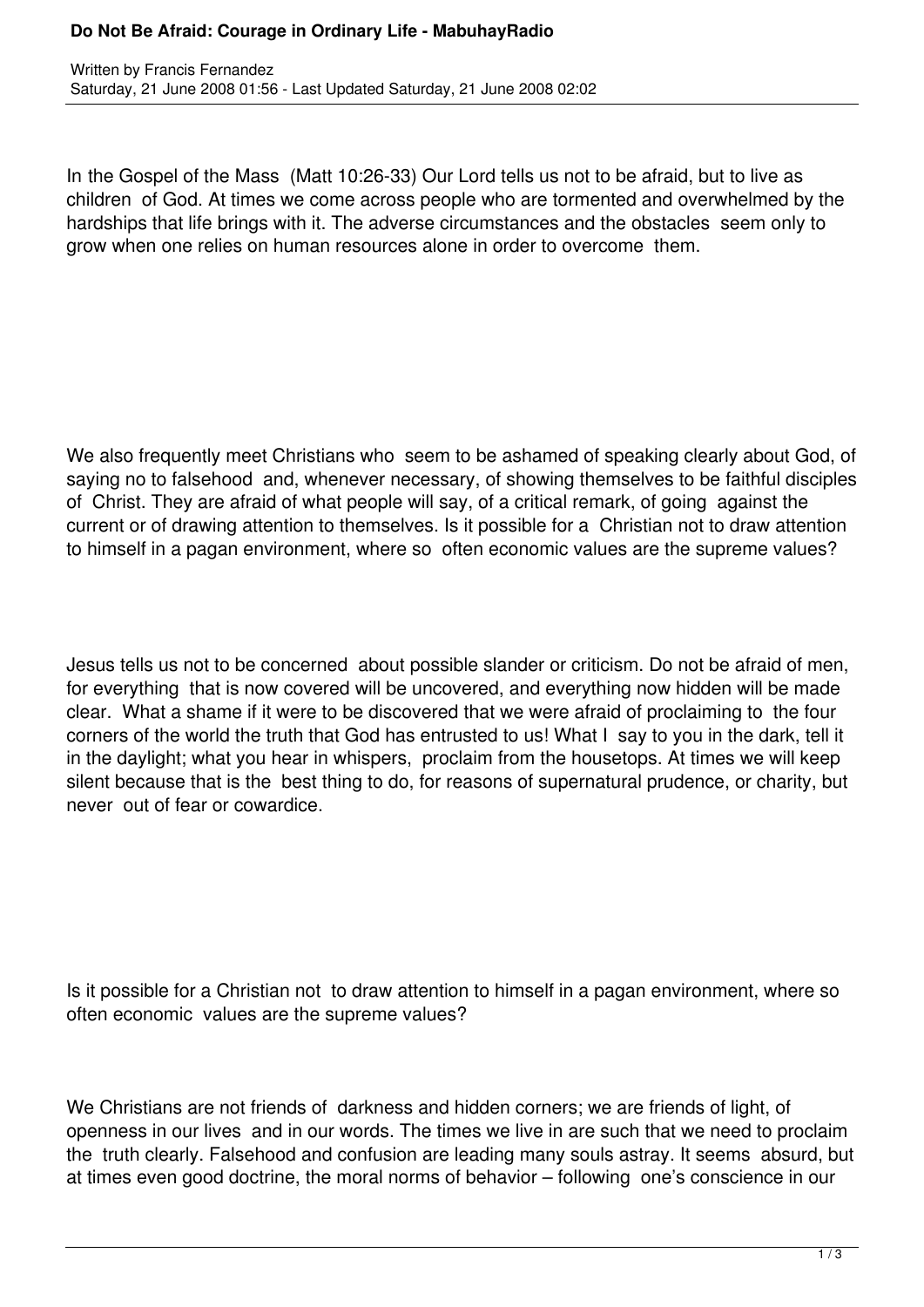Written by Francis Fernandez by Francis Fernandez by Francis Fernandez by Francis Fernandez by Francis Fernand

work and in the demands of married life, common sense itself – are held in less esteem than some scandalous, erroneous doctrine, which is held to be 'advanced' or tinged with a progressive hue.

We shouldn't be afraid of losing the gloss of a superficial prestige, or of being criticized or even slandered because we go against the current or what happens to be fashionable. If anyone declares himself for me in the presence of men, I will declare myself for him in the presence of my Father in heaven, Our Lord says. He rewards us fully for all those times when people do not understand us because we try to live bravely, with holy daring, in a world which is frequently unable to understand anything except purely material values.

I consider, says Saint Paul, that the sufferings of this present time are not worth comparing with the glory that is to be revealed to us (Rom 8:18). Therefore, Saint Cyprian comments, who would not make the effort to achieve such great glory, to become a friend of God, to possess Christ immediately, to receive the divine rewards after the anguish and torments of the earth? If for the soldiers of this world it is glorious to return home after humbling the enemy, how much more glorious and praiseworthy will it be to return in triumph to heaven once the devil is overcome...; to bear aloft the signs of victory...; to be seated at God's side when He comes in judgment, be co-heir with Christ, to rank with the angels, and with the Patriarchs, the Apostles and the Prophets; to rejoice in the possession of the Kingdom of Heaven...? (St Cyprian, Letter to Fortunatus, 13).  $# # #$ 

With permission from Scepter UK. Short excerpt from IN CONVERSATION WITH GOD by Francis Fernandez.

Available at SinagTala or Totus Bookstore 723-4326 or at www.totusbookstore.com info@totu sbookstore.com

To subscribe or unsubscribe, please email info@defensoresfidei.com .